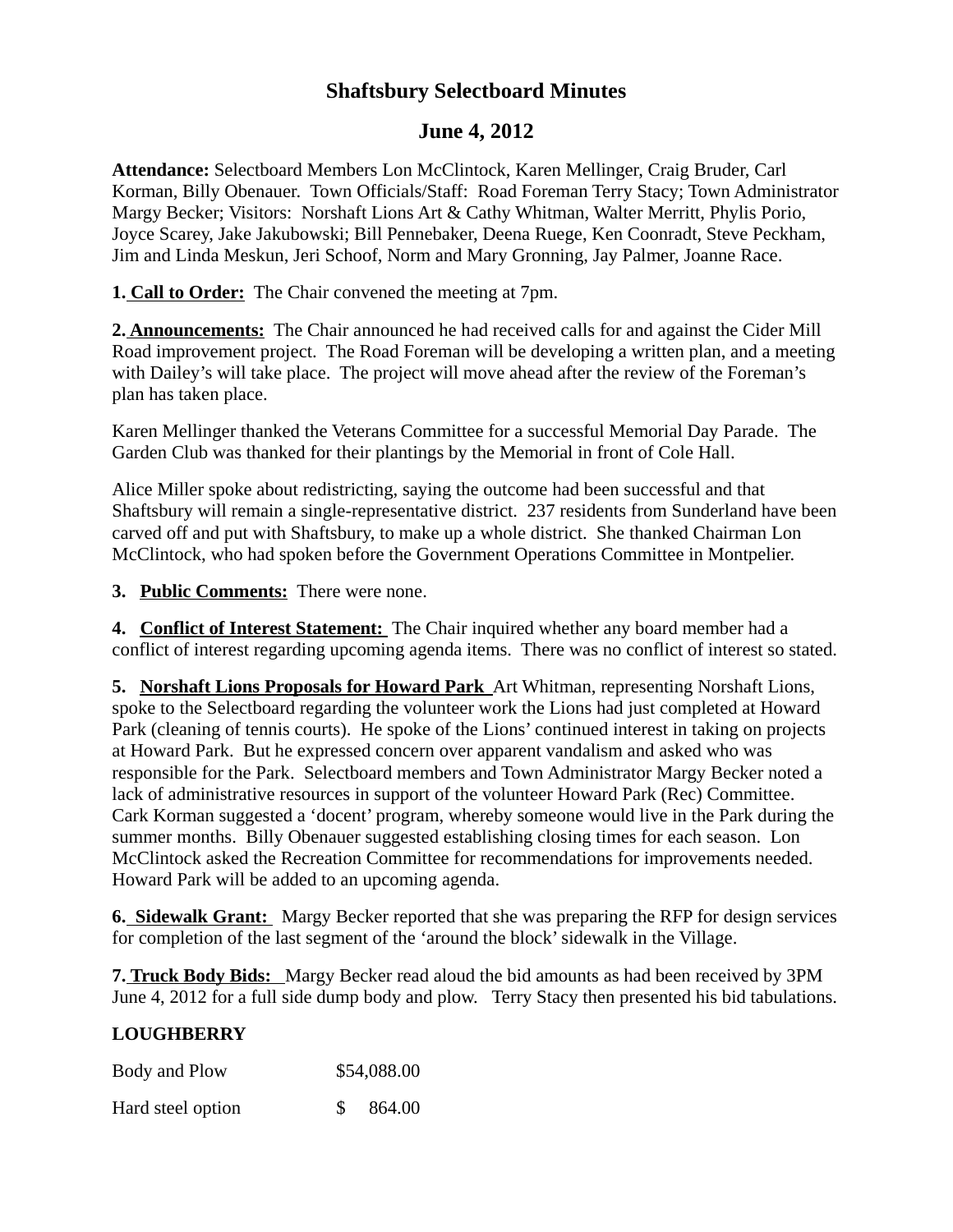| Carbide Blade                          | \$<br>805.00  |                          |
|----------------------------------------|---------------|--------------------------|
| <b>Total Adjusted Bid</b>              | \$55,757.00   |                          |
| <b>Add Patrol Wing</b>                 | \$9,921.00    |                          |
| Total with Wing Plow                   | \$65,757.00   |                          |
| <b>HP FAIRFIELD</b>                    |               |                          |
| Body and Plow                          | \$58,500.00   |                          |
| <b>VIKING CAVES</b>                    |               |                          |
| Viking ProLine Body & Plow \$55,995.00 |               |                          |
| <b>Add Patrol Wing</b>                 | \$7,420.00    |                          |
| Total Adjusted Bid w/Wing              | \$63,415.00   |                          |
|                                        |               |                          |
| Viking Duraclass Body/Plow \$58,995.00 |               |                          |
| <b>Add Patrol Wing</b>                 | 7,420.00      |                          |
| Total Adjusted Bid w/Wing              | $$66,415.00*$ | *approved by Selectboard |

He explained the need for a full side dump body. HP Fairfield's bid specs did not conform. Terry Stacy explained the differences in the two bodies that Viking had bid. He asked the Selectboard to consider accepting the patrol wing with the bid. The patrol wing was not part of the bid specs. He said the cost of the body and truck are under-budget, and therefore he suggested the Town give the patrol wing a try. Many other towns use patrol wings, and find this apparatus to be a time-saver. The Board discussed the patrol wing and the condition of the budget.

#### **Karen Mellinger made the motion to approve purchase of the Viking Duraclass body for \$58,995 and a Patrol Wing for \$7,420 for a total expenditure of \$66,415. Craig Bruder seconded, noting he was in favor of purchasing a heavier body of tempered steel with better supports for the added cost of approximately \$3,000 over other bids.**

It was agreed that a side airbag would also be ordered, but that this \$700 item would be taken care of administratively. Carl Korman asked for more information regarding the Viking vs. Loughberry bodies. After further clarifications from the Road Foreman, **the Board voted 5-0 and the motion carried.**

Terry Stacy was then asked to get written approvals from Peckham for the work on **Cider Mill Road.**

### **8. Fuel Bids – Bid Opening:**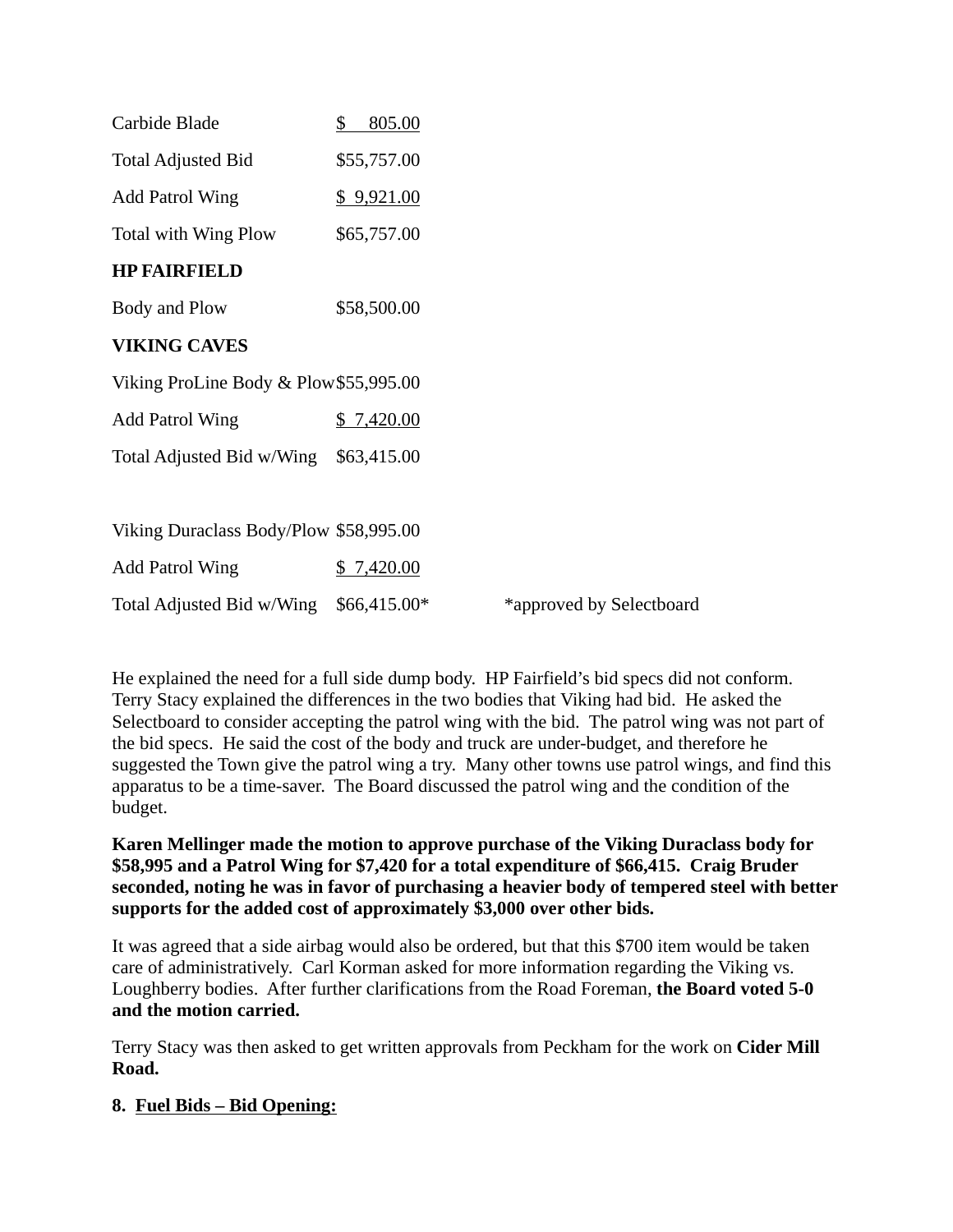Osterman Propane bid \$1.999/gallon pre-buy price or .70 cents per gallon over the price at the Port of Selkirk. HL Fuels bid **#2 fuel** at .35 cents per gallon over their costs on day of delivery to Port of Albany. HL Fuel also bid propane at \$.49 cents per gallon over their costs at the Selkirk pipeline, assuming yearly usage of 400 to 1500 gallons per year. There were no diesel bids.

**Craig Bruder made the motion to accept the bid for \$1.99/gal from Osterman. The motion was seconded.** Margy Becker noted that the present vendor for propane, Haskins, has questioned how long their contract is for. The bid specs mention July 1 through June 30, but Haskins has noted that the Town did not accept bids until August 2011. The Selectboard agreed with Margy Becker that the RFP would be re-worded to assure that the Town was purchasing on an as-needed basis. **Craig Bruder withdrew his motion. The second was withdrawn.** The Town will re-solicit.

#### **9. Industrial Composting Bylaw Amendment:**

The Selectboard and Planning Commissioners in attendance agreed upon a joint meeting for June 11<sup>th</sup> at 6PM for a work session on proposed flood hazard regulations and the proposed industrial composting bylaw amendment. Chris Williams will provide the Selectboard with his Planning Commission Report, as required by statute. Chris Williams explained the goal of the industrial composting bylaw amendment was to compliment state regulations. The Agency of Natural Resources regulates industrial compost as a solid waste. Industrial compost facilities, if proposed and approved locally, would be subject to Host Town agreements similar to the Town's agreement with TAM for its commercial transfer station.

**10. RCS Consulting-Agreement for Services:** Tabled approval until the regular meeting of June 18<sup>th</sup>, 2012.

**11. Outwater Appeal:** Lon McClintock summarized the status of this appeal of a DRB decision to the Environmental Court. The appeal claims the DRB erred in two ways 1) improper notice of hearing continuance, 2) the written decision did not include factual statements in support of the decision. The case will proceed to trial. The Board discussed whether the services of the Town Attorney would be required. Lon McClintock explained his view that the Mr. Woolmington need not attend the de novo hearing nor file a brief. Carl Korman expressed concerns regarding not having representation, since the Town is a party to the case. Lon McClintock explained the Environmental Court would make its own findings as to the substance of the permit, and the Town Attorney has indicated he does not think it is worth arguing via a brief whether or not the DRB met its obligations for noticing the hearing discontinuance. He has further suggested the Town is party to 2 procedural issues, not the merits of the permit. The Environmental Court acts as the DRB in hearing the case.

Billy Obenauer said he understood why the Town's Attorney was not needed to attend the hearing. There is no benefit to the Town to argue one way or another that the DRB acted properly. The Court's decision will be instructive.

**Karen Mellinger made the motion to instruct the Town Attorney that he does not need to participate in the Environmental Court Hearing. Billy Obenauer seconded.** Carl Korman stated his objections, stating the Town should be represented. **The motion carried 4-1-0, with Carl Korman voting against the motion.**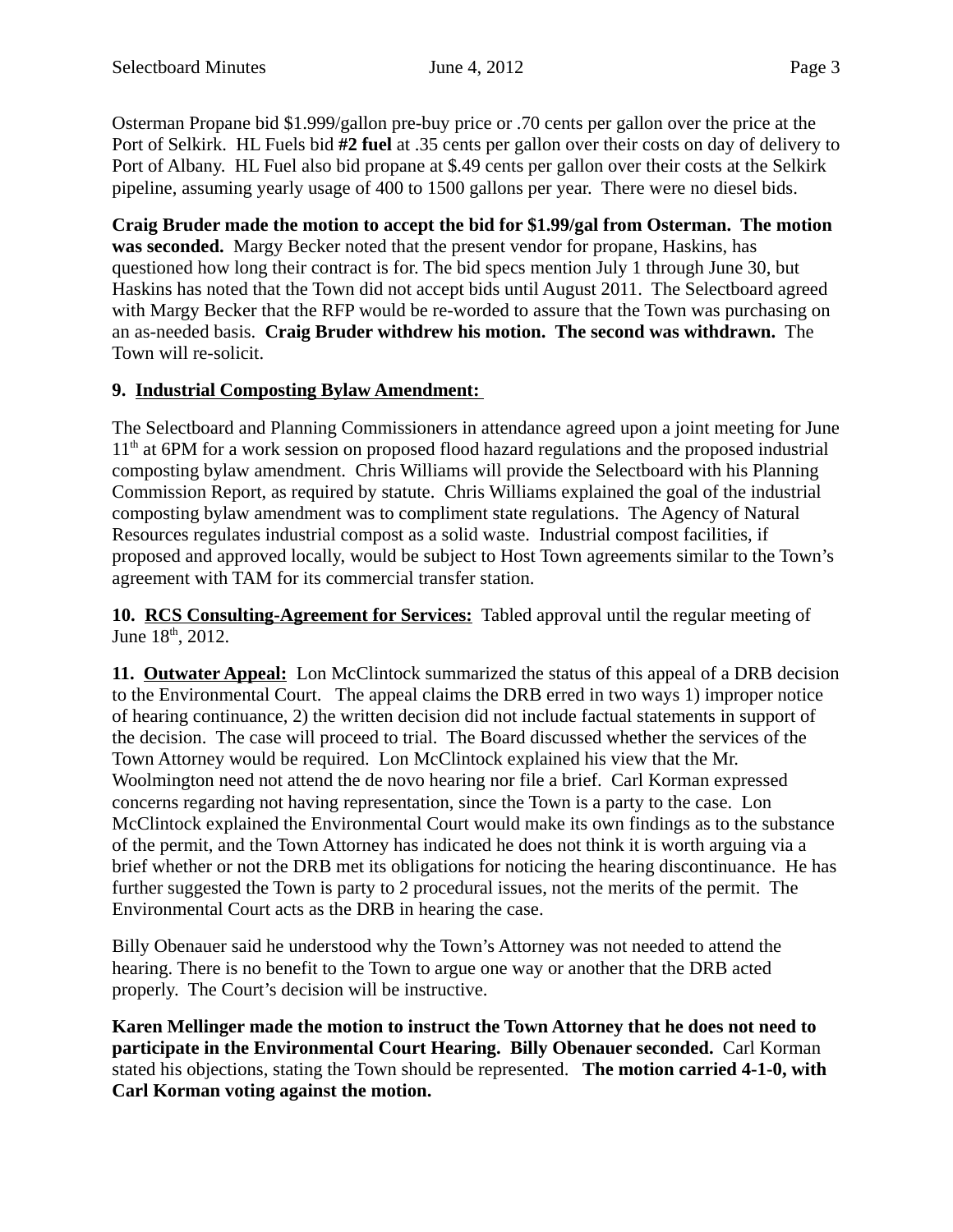**12. Town Officer Appointment Process:** Billy Obenauer explained he is preparing a brief policy for town appointments, but that it is not ready for the Board's consideration.

**13. New Town Garage Status:** Karen Mellinger reported she met with MSK to confirm access options. Survey work should be completed next week. Lon McClintock is preparing an RFP for architectural services.

**14. Town Administrator's Report:** Road crew evaluations to be completed June 14<sup>th</sup>. The Board agreed performance evaluations will be scheduled for Monday, June 18<sup>th</sup>.

**15. Other Business:** Billy Obenauer commented on the Letters to the Editor in the Banner as to why people were or were not appointed to the DRB. Karen Mellinger informed Board members regarding the need for a Water Board meeting. It was agreed the Selectboard would meet as the Water Board at 6PM on June 18, prior to the regular meeting. Karen Mellinger then announced the Board of Listers was holding Grievance Hearings on June 14.

**16. Minutes: Karen Mellinger made the motion to approve the minutes of May 21, 2012** with changes, page 1: Public Comments: correct "statue" to "statute 24 VSA Sec. 4461"; "Mike Foley asked why the question of having a Sheriff at meetings ADD "had been on a past Selectboard agenda"…strike "it raised general concern"…REPLACE with "The request from the DRB Chair had raised general concerns."

Page 2: Annual Appointments: Correct spelling to "Coonradt"

Page 3: Other Business: Billy Obenauer stated his appreciation with the adopted Interim Zoning Administrator and ADD "asked if there" were an active plan to move forward.

**Carl Korman seconded. The motion carried unanimously to approve the minutes of May 21st.**

**Karen Mellinger made the motion to approve the minutes of May 14, 2012 with one change to p. 4: Other business: Correct spelling to "Traci Mulligan". Carl Korman seconded. The motion carried unanimously.**

**17. Warrants:**

CHECK WARRANT 47 IN THE AMOUNT OF \$5,255.33.

**Karen Mellinger made the motion to approve Check Warrant 47 in the amount of \$5,255.33. Motion seconded and carried unanimously.**

PAYROLL WARRANT 48 IN THE AMOUNT OF \$9,677.00.

**Craig Bruder made the motion to approve Payroll Warrant 48 in the amount of \$9,677.00. Motion seconded and carried unanimously.**

VMERS DC RETIREMENT WARRANT 47R IN THE AMOUNT OF \$130.37.

**Karen Mellinger made the motion to approve DC Retirement Warrant in the amount of \$130.37. Motion seconded and carried unanimously.**